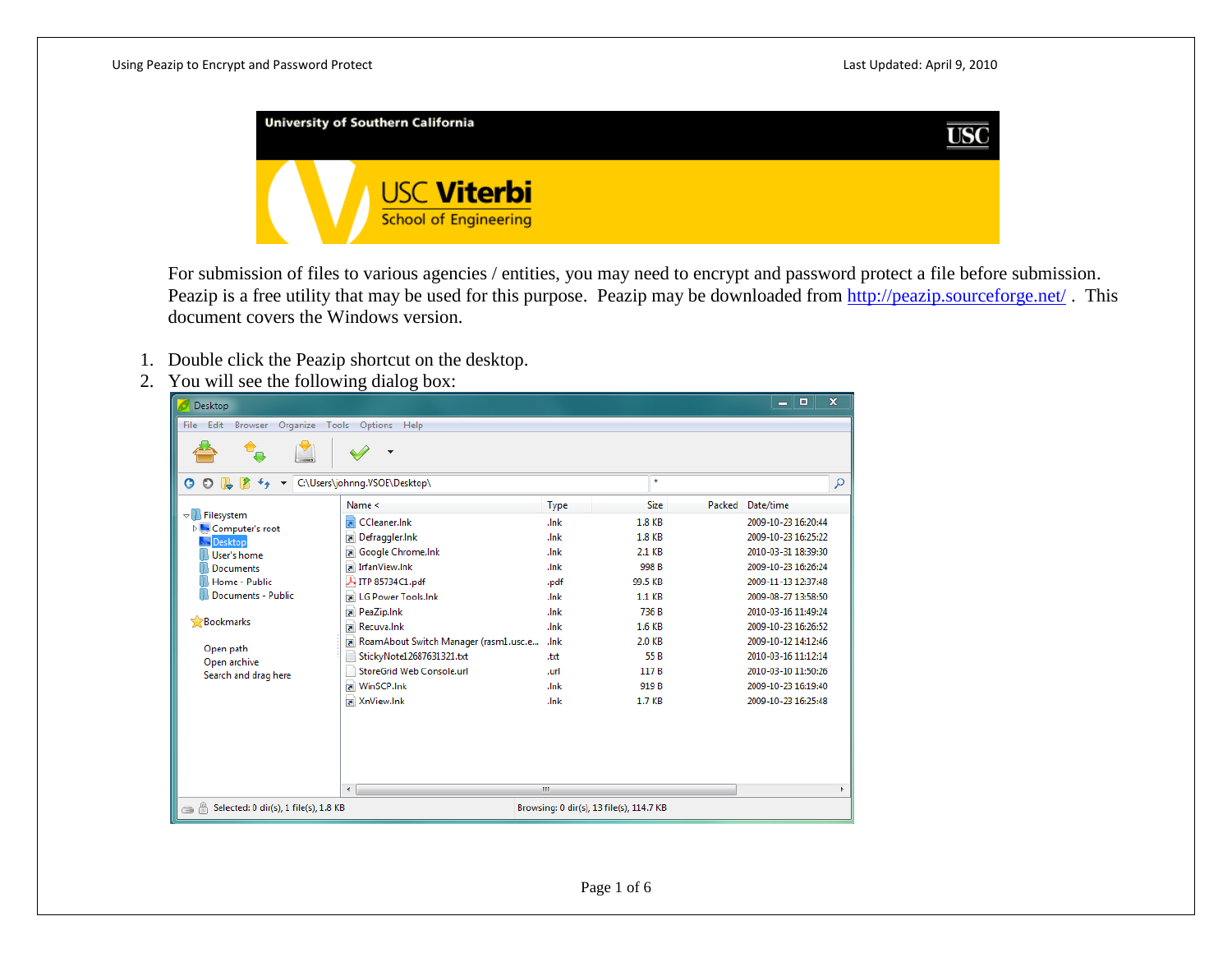- 3. Browse to the file that you want to ZIP.
- 4. Right click on the file you want to Zip and the following options appear:

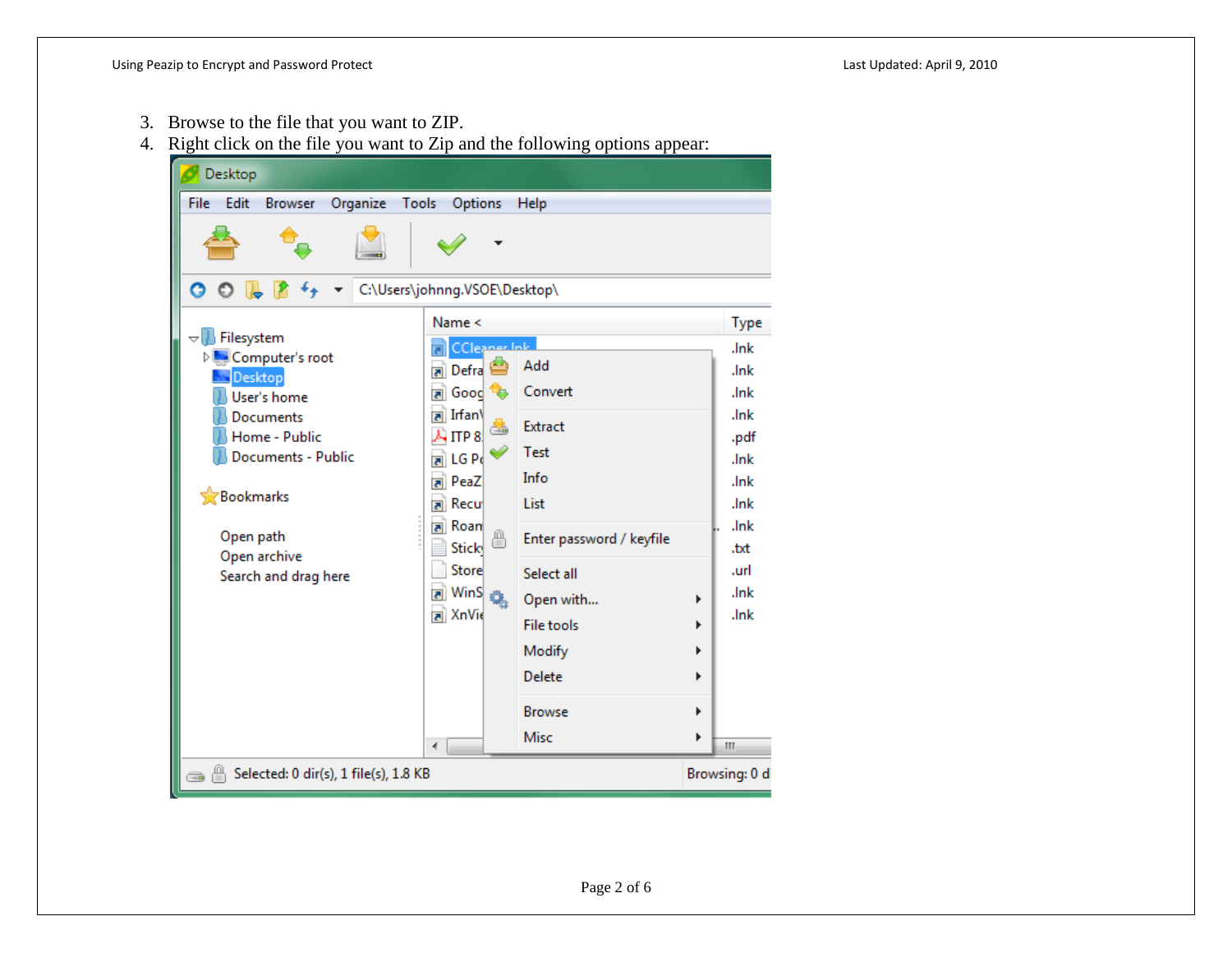5. Click on ADD and the following screen will appear:

| Create .zip, new archive                                                                                  |                                                                       |                                                                 |                      |                    |                                           | ا ہے ا<br>$\mathbf{x}$ |
|-----------------------------------------------------------------------------------------------------------|-----------------------------------------------------------------------|-----------------------------------------------------------------|----------------------|--------------------|-------------------------------------------|------------------------|
| File Edit                                                                                                 | Layout Tools Options Help                                             |                                                                 |                      |                    |                                           |                        |
| Archive<br>Advanced                                                                                       | Console                                                               |                                                                 |                      |                    |                                           |                        |
| Output<br>⊕<br>Password is not set                                                                        | ▼ C:\Users\johnng.VSOE\Desktop\CCleaner.zip                           |                                                                 |                      | $\dot{\mathbf{m}}$ |                                           |                        |
| Format options<br><b>ZIP</b><br>Add each object to a separate archive<br>Append timestamp to archive name | O<br>$\overline{\phantom{a}}$                                         | Single volume<br>Convert existing archives<br><b>TAR</b> before | ۰                    |                    |                                           |                        |
| Archiving:                                                                                                |                                                                       |                                                                 |                      |                    |                                           |                        |
| Name<br>CCleaner.Ink                                                                                      | Type Size (B) Folders Files Date/time<br>1885<br>.Ink<br>$\mathbf{0}$ | 10/23/2009 16:20:44 A<br>1                                      | Attributes Full name |                    | C:\Users\johnng.VSOE\Desktop\CCleaner.Ink |                        |
|                                                                                                           |                                                                       |                                                                 |                      |                    |                                           |                        |
| 0 dir(s), 1 file(s), 1.8 KB                                                                               |                                                                       |                                                                 |                      |                    | $\blacktriangleright$ Ok                  | Cancel                 |
|                                                                                                           |                                                                       |                                                                 |                      |                    |                                           |                        |
|                                                                                                           |                                                                       | Page 3 of 6                                                     |                      |                    |                                           |                        |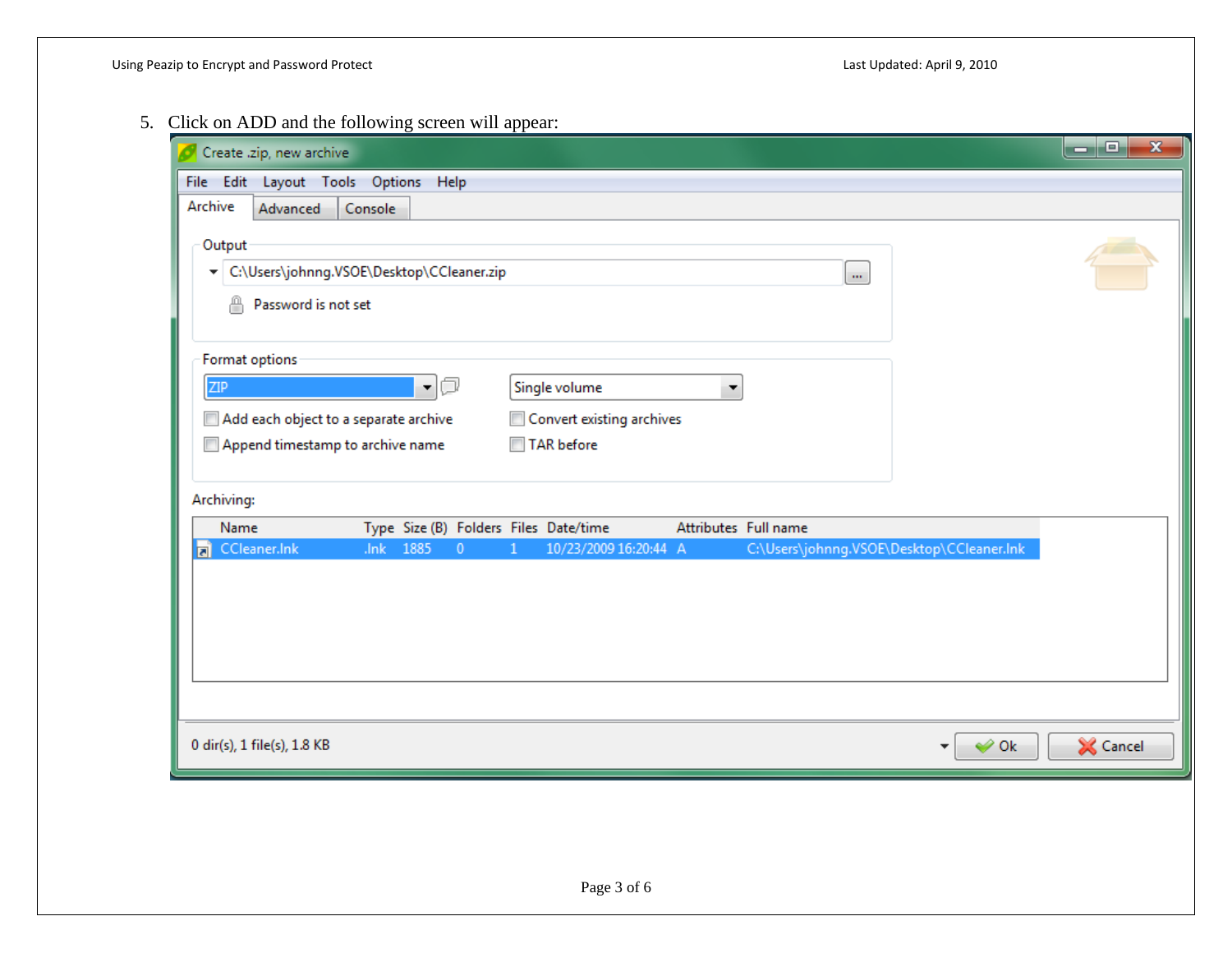6. Click on the ADVANCED tab to get the following page:

| Archive     | Advanced<br>Console                   |            |                             |                                     |
|-------------|---------------------------------------|------------|-----------------------------|-------------------------------------|
| Compression |                                       | Options    |                             |                                     |
| Level       | normal<br>۰                           | Function   | new archive<br>▼            |                                     |
| Method      | Deflate                               | Threads    | generic multithreading<br>▼ |                                     |
| Dictionary  | 32 KB                                 | Other:     |                             |                                     |
| Word        | 32<br>▼                               |            | Send by mail (if supported) |                                     |
| Passes      | 1<br>▼                                |            |                             |                                     |
| Solid block | Non-solid<br>$\overline{\phantom{a}}$ |            |                             |                                     |
|             | Compress files open for writing       | Encryption |                             |                                     |
|             |                                       | Algorithm  | <b>AES256</b><br>۰          |                                     |
|             |                                       |            |                             |                                     |
|             |                                       |            |                             |                                     |
|             |                                       |            |                             |                                     |
|             |                                       |            |                             |                                     |
|             |                                       |            |                             |                                     |
|             |                                       |            |                             |                                     |
|             |                                       |            |                             |                                     |
|             |                                       |            |                             |                                     |
|             |                                       |            |                             |                                     |
|             |                                       |            |                             |                                     |
|             | 0 dir(s), 1 file(s), 1.8 KB           |            |                             | $\leftrightarrow$ Ok<br>Cancel<br>▼ |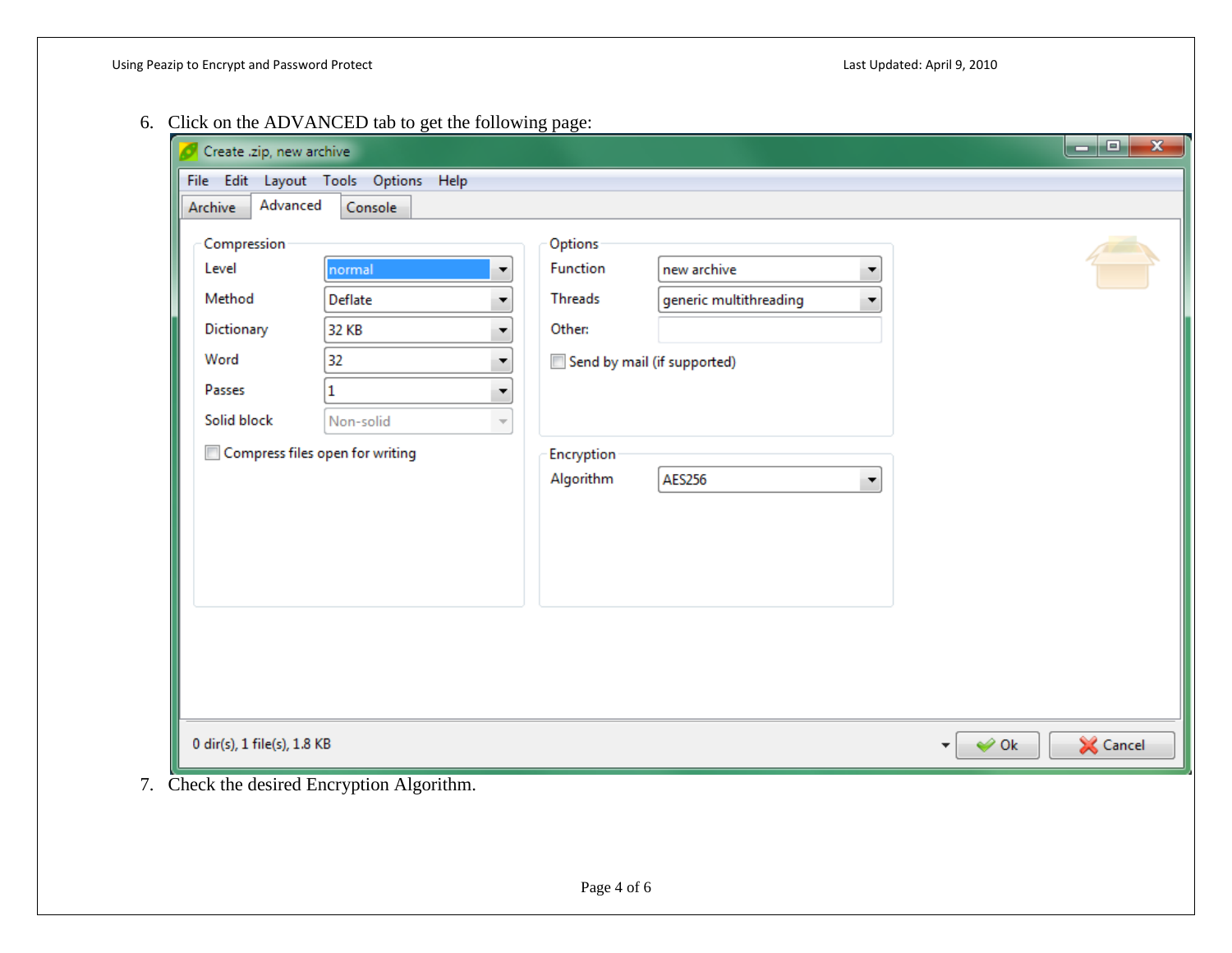8. Click on the ARCHIVE TAB again to get back to this screen:

| Create .zip, new archive<br>File Edit<br>Archive                                                          | Layout Tools Options Help                                             |                                                                           |                      |                                           |                          | ا کا دا<br>$\mathbf{x}$ |
|-----------------------------------------------------------------------------------------------------------|-----------------------------------------------------------------------|---------------------------------------------------------------------------|----------------------|-------------------------------------------|--------------------------|-------------------------|
| Advanced<br>Output<br>⊕<br>Password is not set                                                            | Console<br>▼ C:\Users\johnng.VSOE\Desktop\CCleaner.zip                |                                                                           |                      | $\dot{\mathbf{m}}$                        |                          |                         |
| Format options<br><b>ZIP</b><br>Add each object to a separate archive<br>Append timestamp to archive name | a<br>▼.                                                               | Single volume<br>Convert existing archives<br>$\Box$<br><b>TAR</b> before | ۰                    |                                           |                          |                         |
| Archiving:<br>Name<br>CCleaner.Ink                                                                        | Type Size (B) Folders Files Date/time<br>.Ink<br>1885<br>$\mathbf{0}$ | 10/23/2009 16:20:44 A<br>1                                                | Attributes Full name | C:\Users\johnng.VSOE\Desktop\CCleaner.Ink |                          |                         |
| 0 dir(s), 1 file(s), 1.8 KB                                                                               |                                                                       |                                                                           |                      |                                           | $\blacktriangleright$ Ok | Cancel                  |
|                                                                                                           |                                                                       | Page 5 of 6                                                               |                      |                                           |                          |                         |